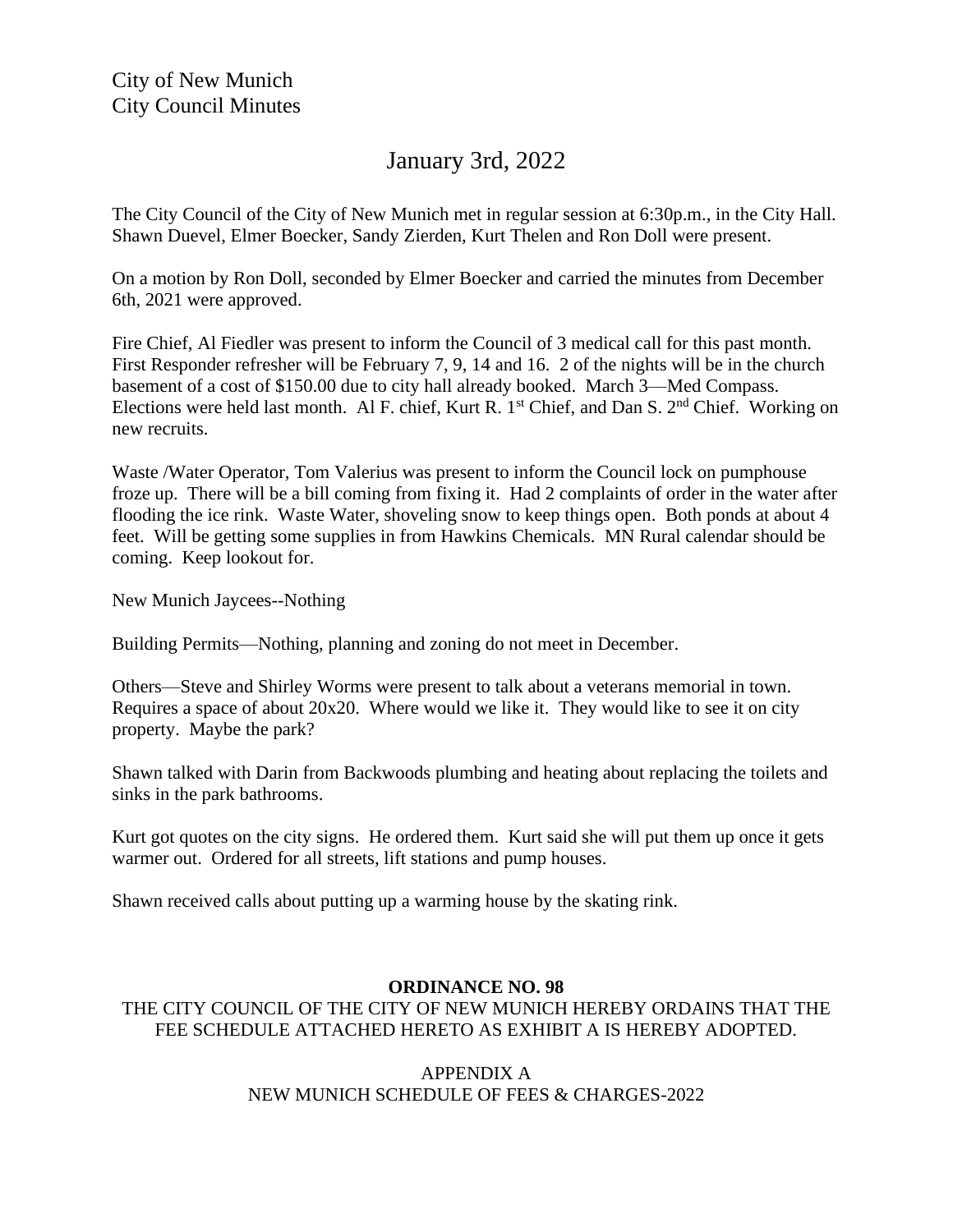| Ordinance | Description                   | Fee                                               |
|-----------|-------------------------------|---------------------------------------------------|
|           | <b>Mayor Compensation</b>     | \$1,500.00 / Annually                             |
|           | <b>Council Compensation</b>   | \$75.00/Meeting                                   |
|           | <b>Treasurer Compensation</b> | \$200.00/Monthly                                  |
|           | <b>City Clerk</b>             | \$1,000.00/ Monthly                               |
|           | Planning & Zoning             | \$20.00 /Meeting                                  |
|           |                               |                                                   |
|           | Fire Chief                    | \$1,000.00/Annually                               |
|           | Firemen                       | \$12.00/Hourly                                    |
|           | Waste/Water Operator          | \$500.00/Monthly<br>\$17.00/Hourly                |
|           |                               |                                                   |
|           | Groundskeeper                 | \$16.00/Hourly                                    |
|           | Custodian                     | \$40.00/Monthly                                   |
|           |                               | \$15.00/Hourly                                    |
|           |                               | \$15.00/Party                                     |
|           | Mileage Reimbursement         | \$0.575/Mile                                      |
|           | <b>WHP</b> Surcharge          | \$0.50/Monthly                                    |
|           | <b>Water Rates</b>            | \$1.60/1000 Gallons                               |
|           | <b>Water Base</b>             | \$12.50/3/4" line                                 |
|           |                               | \$13.00/1" line                                   |
|           |                               | \$14.00/1.5" line                                 |
|           |                               | \$15.00/2" line                                   |
|           | Water Hook Up                 | \$2000.00                                         |
|           | Water Meter/First             | \$300.00                                          |
|           | Water/Turn Off                | \$50.00                                           |
|           | Water/Turn On                 | \$50.00                                           |
|           | <b>Sewer Rate</b>             | \$6.10/1000 Gallons                               |
|           | <b>Sewer Base</b>             | \$12.50                                           |
|           | Sewer/without City Water      | \$40.50/Monthly                                   |
|           | Sewer Hook Up                 | \$2000.00                                         |
|           | Penalty                       | \$15.00 after 30 days                             |
|           | New Munich Baseball           | \$500.00/Annually                                 |
|           | <b>Public Hearing</b>         | \$300.00                                          |
|           | Re-Zoning Meeting             | \$300.00                                          |
|           | Variance                      | \$300.00                                          |
|           | <b>Sidewalks Snow Removal</b> | \$25.00                                           |
|           | penalty per incident          |                                                   |
|           | Weeds and Grass per incident  | \$125.00                                          |
|           | City Hall Rent                | \$50.00<br><b>Total Valuation Fee</b>             |
|           | <b>Building Permits</b>       |                                                   |
|           |                               | \$1-\$10,000/\$25.00<br>\$10,001-\$50,000/\$50.00 |
|           |                               | \$50,001 and up \$250.00                          |
|           |                               | <b>Penalty \$100.00</b>                           |
|           | <b>Candidate Filing Fee</b>   | \$2.00                                            |
| Ordinance | Description                   | Fee                                               |
|           | Liquor License On-Sale        | \$1200.00                                         |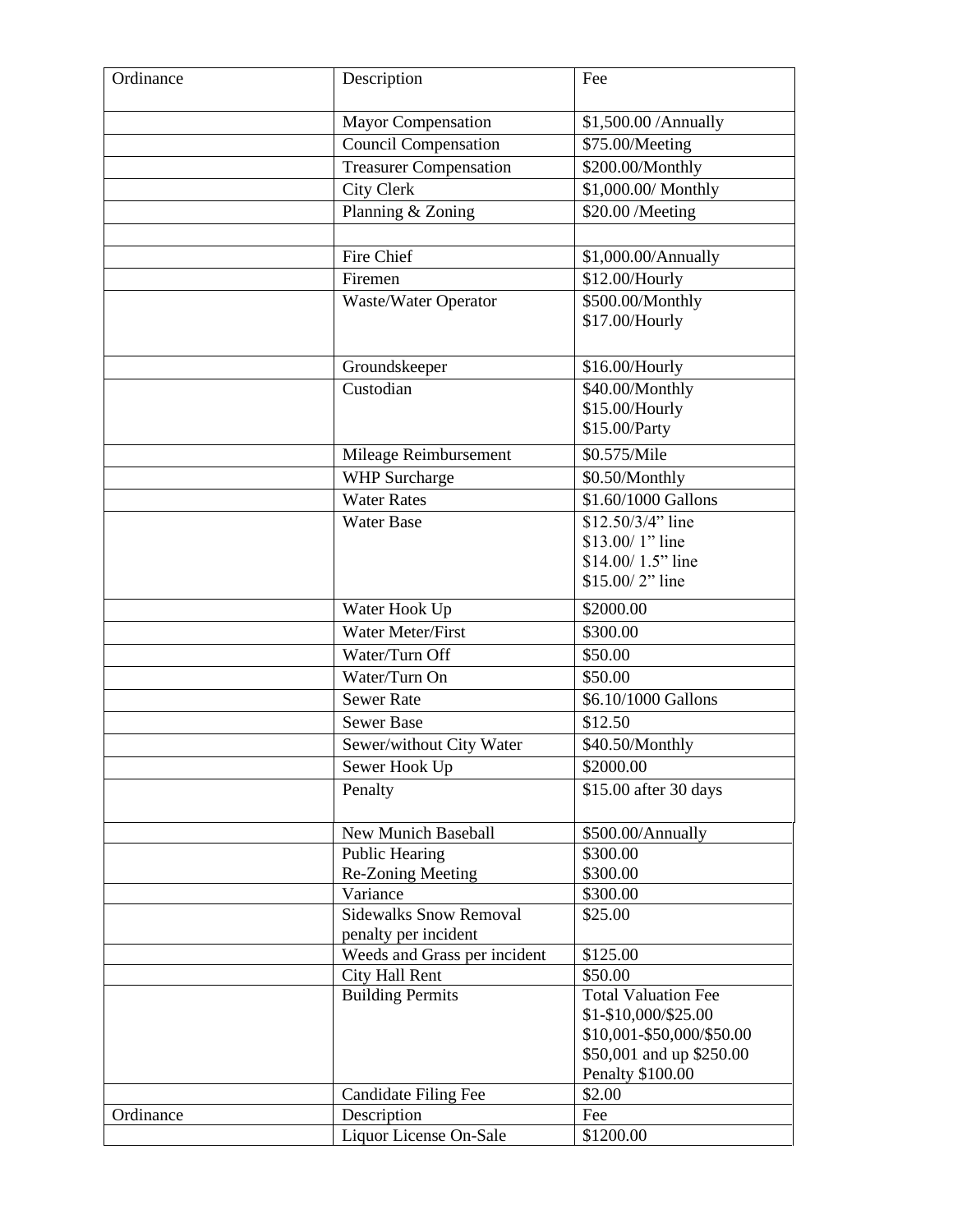|               | Off-Sale                                | \$100.00                    |
|---------------|-----------------------------------------|-----------------------------|
|               | Sunday Liquor                           | \$200.00                    |
|               |                                         |                             |
|               | 3.2 Percent Malt Liquor                 | \$100.00                    |
|               | <b>Tobacco License</b>                  | \$25.00                     |
|               | Accounting Fee for assessed to<br>taxes | \$125.00                    |
| Ordinance #85 | <b>Rental Conversion Fee</b>            | \$500.00                    |
|               | <b>Rental Unit License Fee</b>          | \$150.00 plus \$25.00/unit  |
|               | Pre Rental Inspection Fee               | \$150.00                    |
|               | <b>Inspection Fees</b>                  | \$120.00                    |
|               | Compliance Order Re-                    | \$100.00                    |
|               | Inspection                              |                             |
|               | Housing, Maintenance,                   | $1st$ Offense \$100.00      |
|               | <b>Occupancy Violations</b>             | $2nd$ Offense within 12     |
|               |                                         | months- Court               |
|               | Fire/Rescue Responder                   | \$15.00/Hour/per Responder  |
|               | Rescue Van                              | \$50.00/Hour                |
|               | Vehicle Fee (Fire Truck)                | \$100.00/per Truck/Hour     |
|               | Water (Bulk)                            | \$5.00/1000 gallon, Minimum |
|               |                                         | of \$50.00 per day          |
|               | <b>City Attorney</b>                    | Javanovich, Kadlec          |
|               |                                         | &Athmann                    |
|               | <b>Official Newspaper</b>               | The Star Post               |
|               | <b>Official Depositories</b>            | Bank of the West, Freeport  |
|               |                                         | State Bank & CMCU           |
|               | <b>Acting Mayor</b>                     | Sandy Zierdan               |
|               | <b>Assistant Weed Inspector</b>         | Ron Doll                    |

Council suggested changing the wording of snow removal and grass to add per incident behind it.

On a motion by Sandy Zierden, seconded by Kurt Thelen carried and approved the Resolution 1- 22-A, Resolution Authorizing Summary Publication of Adoption of Ordinance 98: New Munich Schedule of Fees and Charges 2022.

On a motion by Sandy Zierden, seconded by Ron Doll carried and approved the City Attorney will be Javanovich, Kadlec & Athmann.

On a motion by Ron Doll, seconded by Kurt Thelen carried and approved the City Official Newspaper will be The Star Post.

On a motion by Kurt Thelen, seconded by Elmer Boecker carried and approved the Official Depositories are the Bank of the West, Freeport State Bank, and Central Minnesota Credit Union.

On a motion by Ron Doll, seconded by Elmer Boecker carried and approved, Sandy Zierden will be the Acting Mayor.

On a motion by Sandy Zierden, seconded by Elmer Boecker carried and approved, Ron Doll will be Assistant Weed Inspector.